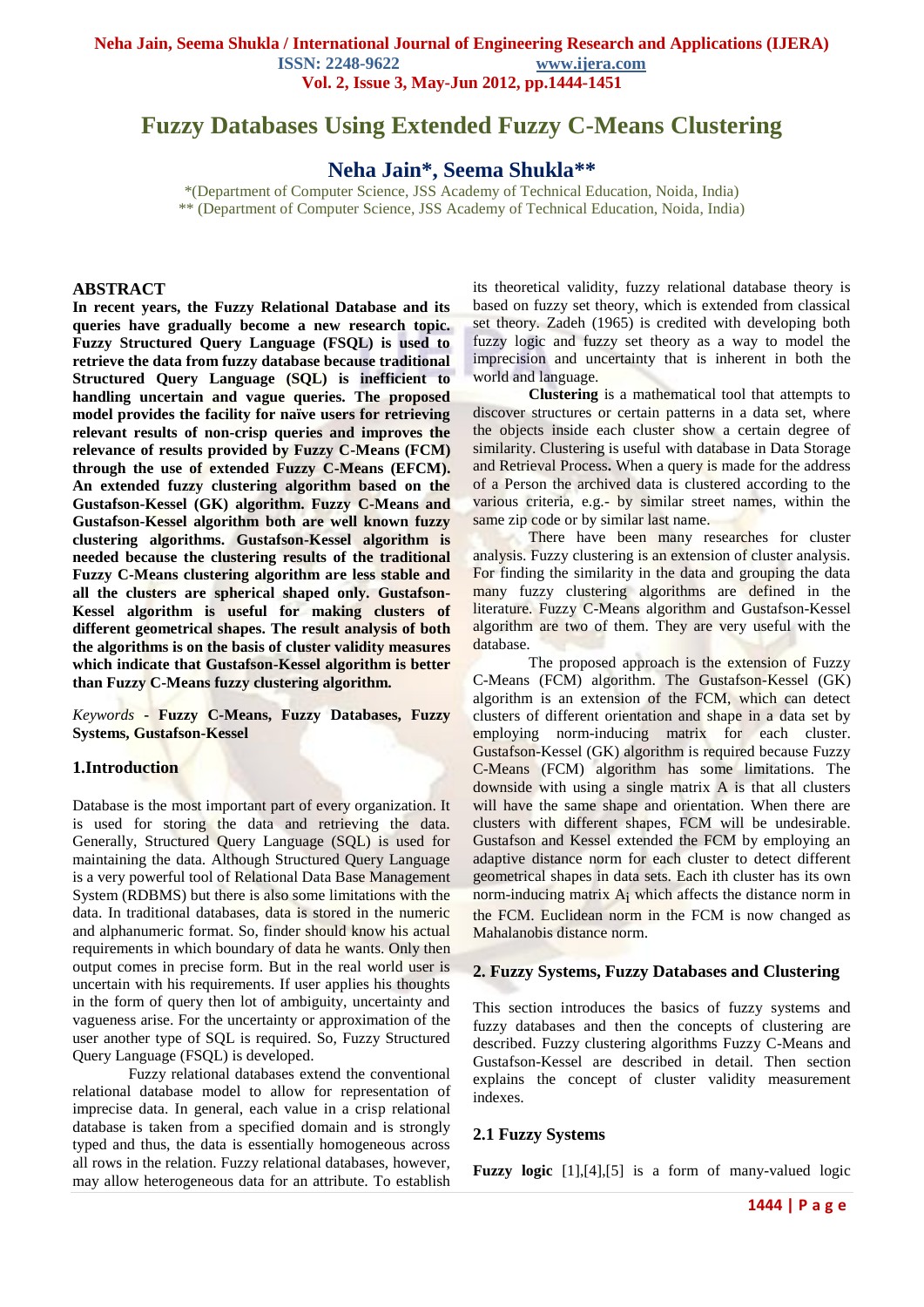derived from [fuzzy set theory](http://en.wikipedia.org/wiki/Fuzzy_set) to deal with [reasoning](http://en.wikipedia.org/wiki/Reasoning) that is fluid or approximate rather than fixed and exact. In contrast with "crisp logic", where [binary](http://en.wiktionary.org/wiki/binary) sets have [two-valued logic,](http://en.wikipedia.org/wiki/Two-valued_logic) fuzzy logic variables may have a [truth value](http://en.wikipedia.org/wiki/Truth_value) that ranges in degree between 0 and 1. In simple words it can be said fuzzy logic is a super set of conventional (Boolean) logic that has been extended to handle the concept of partial truth- the truth values between completely true and completely false. Furthermore, when [linguistic](http://en.wikipedia.org/wiki/Linguist) variables are used, these degrees may be managed by specific functions.

When A is a fuzzy set  $[1]$ , $[4]$ , $[5]$  and x is a relevant object, the proposition "x is a member of A" is not necessarily either true or false, as required by the twovalued logic, but it may be true only to some degree, the degree to which x is actually a member of A, is a real number in the interval [0, 1].

Theoretically, if X is a collection of objects denoted generically by x, then a fuzzy set  $F$  in  $X$  is a set of ordered pairs,

$$
F = \{(x, \mu_F(x)) \mid x \in X\},\
$$

 $\mu_F(x)$  is called the membership function (or grade of membership) of  $x$  in  $F$  that maps  $X$  to the membership space M. The range of the membership function is a subset of the nonnegative real numbers whose supremum is finite.

# **2.1.1 Fuzzy Set Operators and Fuzzy Logic**

For crisp sets, the basic operations are, namely,

- □ Union, OR
- Intersection, AND
- **Q** Complement, NOT

As an analogy, for fuzzy sets fuzzy operators are defined which allow to manipulate the fuzzy sets. Similarly it has fuzzy complements, intersection and union operators but they are not uniquely defined i.e. as membership functions, they are also context – dependent.

However an important dissimilarity exists there between traditional set/logic and fuzzy set theory. Traditionally there is a distinction between a union operation of sets and OR of logic as is the case with intersection and AND also. But in fuzzy theory there is no such distinction between the logical and set operators i.e.

> Fuzzy union  $\equiv$  Fuzzy OR Fuzzy intersection  $\equiv$  Fuzzy AND Fuzzy complement  $\equiv$  Fuzzy NOT

Some standard fuzzy operations are:

- **Examplement**,  $-A(x) = 1 - A(x)$ **D** Fuzzy Union,  $(A \cup B)(x) = max[A(x), B(x)]$ **EXECUTE:** Fuzzy Intersection,
	- $(A \cap B)(x) = min[A(x), B(x)]$

#### **2.2 Fuzzy Databases**

The data stored in the database is normally crisp in nature. But the request for the required information may be of fuzzy in nature. The fuzziness may be classified into two categories viz. Impreciseness and Vagueness[1]. In the real time situation, people express their ideas using the natural languages. Normally natural language has a lot of vagueness and ambiguity. However, while applying one"s thoughts as a query in terms of natural languages into the database, a lot of problems are experienced due to the inefficiency of RDBMS to handle such queries. Consider the query "Give me the names of the young age and high salary employees". This query cannot be processed directly by the SQL, since it contains a lot of vagueness like "Young" and "High". The best remedy for modeling the above situation is by the use of Fuzzy Sets.

# **2.2.1 Linguistic Variables and Hedges**

Natural language consists of fundamental terms called "atomic terms"[1]. Examples of some atomic terms are "medium", "young" and "beautiful", etc. Collection of atomic terms are called composite terms. Examples of composite terms are "Very slow car", "Slightly Young student", "fairly beautiful lady", etc. The atomic terms are called linguistic variable[1] in Fuzzy set theory. A linguistic variable differs from a numerical variable in that; its values are not numbers but words or sentences in Natural languages. The purpose of using the linguistic Variable is to provide a means of approximate characterization of phenomena that is not defined properly. Linguistic variables can be characterized by the use of trapezoidal shaped possibility distribution. In linguistics, fundamental atomic terms are often modified with adjectives (noun) or adverbs (Verbs) like very, low, slightly, more-or-less, fairly, almost, roughly, etc. These modifiers are called linguistic hedges[1]. When a fuzzy set is used for interpretation, the linguistic hedges have the effect of modifying the membership function for a basic atomic term.

# **2.2.2 The FSQL Language**

The FSQL language is an authentic extension of SQL language to model fuzzy queries [2]. It means that all the valid statements in SQL are also valid in FSQL. The SELECT command is extended to express flexible queries and due to its complex format, we only show an abstract with the main extensions.

**Example**: "*Give me the names of the young age and high salary employees*". This query is modelled in FSQL language as follows:

SELECT Emp\_name, Emp\_age, Emp\_salary FROM Employee WHERE (Emp\_age between 22 and 30) and (Emp\_salary>8)

The FSQL server uses Fuzzy Meta information to model the different types of fuzzy attributes.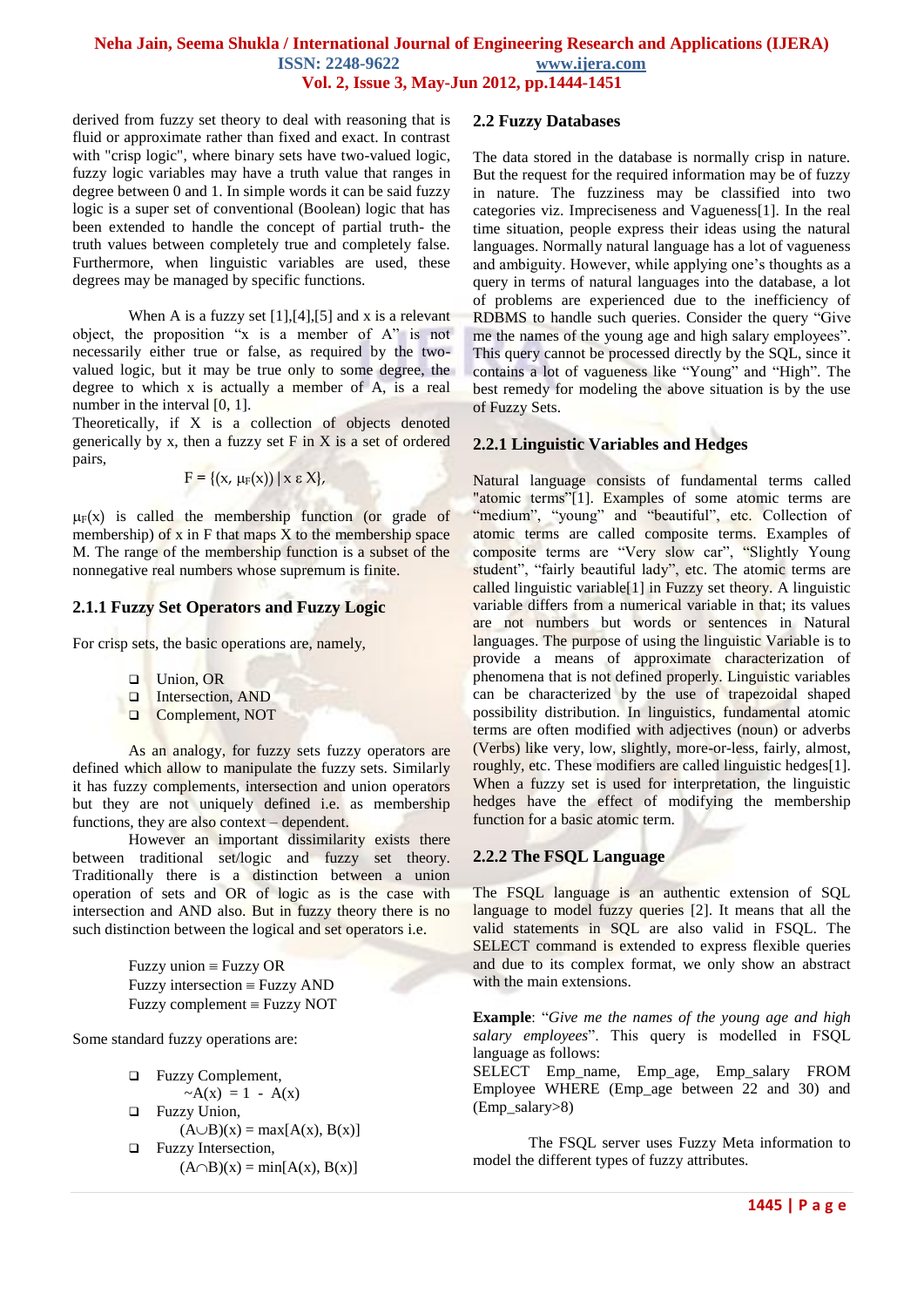The attribute *age***,** presented in Fig. 1, has the linguistic labels Young, Adult and Old, defined on the trapezoidal possibility distributions as following: YOUNG (18, 22, 30, 35), ADULT (25, 32, 45, 50), OLD (50, 55, 62, 70). An approximate value has a margin of 5.



The attribute SALARY**,** presented in Fig. 2, has the linguistic labels Low, Medium and High, defined on the trapezoidal possibility distributions as following: LOW (1, 1.5, 2.5, 4), MEDIUM (3, 4.5, 6.5, 8), HIGH (6, 8, 10, 12). An approximate value has a margin of 1.5 L.



# **2.3 Clustering**

Clustering [2],[4],[5],[8],[9] is the task of assigning a set of objects into groups (called clusters) so that the objects in the same cluster are more similar to each other than to those in other clusters. Clustering is a main task of explorative [data](http://en.wikipedia.org/wiki/Data_mining)  [mining,](http://en.wikipedia.org/wiki/Data_mining) and a common technique for [statistical](http://en.wikipedia.org/wiki/Statistics) [data analysis](http://en.wikipedia.org/wiki/Data_analysis) used in many fields, including [pattern recognition,](http://en.wikipedia.org/wiki/Pattern_recognition) [image](http://en.wikipedia.org/wiki/Image_analysis)  [analysis,](http://en.wikipedia.org/wiki/Image_analysis) [information retrieval](http://en.wikipedia.org/wiki/Information_retrieval) and [bioinformatics.](http://en.wikipedia.org/wiki/Bioinformatics)

#### **2.3.1 Cluster Analysis**

The objective of cluster analysis [5],[8],[9] is the classification of objects according to similarities among them and organizing of data into groups. Clustering techniques are among the *unsupervised* methods, they do not use prior class identifiers. The main potential of clustering is to detect the underlying structure in data, not only for classification and pattern recognition, but for model reduction and optimization.

# **2.3.2 The Data**

Clustering techniques can be applied to data that is quantitative (numerical), qualitative (categorical), or a mixture of both. In this work, the clustering of quantitative data is considered. The data are typically observations of some physical process. Each observation consists of n measured variables, grouped into an n-dimensional row vector  $x_k = [x_{k1}, x_{k2}, \dots, x_{kn}]^T$ ,  $x_k \in \mathbb{R}^n$ . A set of *N* observations is denoted by  $X = \{x_k / k = 1, 2, \ldots, N\},\$ and is represented as an  $N \times n$  matrix:

| $x_{11}$ | $x_{12}$ |          | $x_{1n}$ |
|----------|----------|----------|----------|
| $x_{21}$ | $x_{22}$ |          | $x_{2n}$ |
|          |          |          |          |
| $x_{N1}$ | $x_{N2}$ | $\cdots$ | $x_{Nn}$ |

In pattern recognition terminology, the rows of X are called *patterns* or objects, the columns are called the features or attributes, and X is called the *data matrix*.

The meaning of the columns and rows of X with respect to reality depends on the context. In medical diagnosis, for instance, the rows of X may represent patients, and the columns are then symptoms, or laboratory measurements for the patients. When clustering is applied to the modeling and identification of dynamic systems, the rows of X contain samples of time signals, and the columns are, for instance, physical variables observed in the system (position, velocity, temperature, etc.). In order to represent the system"s dynamics, past values of the variables are typically included in X as well.

# **2.3.3 Cluster Partition**

Since clusters can formally be seen as subsets of the data set, one possible classification of clustering methods can be according to whether the subsets are fuzzy or crisp (hard). Hard clustering methods are based on classical set theory, and require that an object either does or does not belong to a cluster. Hard clustering in a data set X means that partitioning the data into a specified number of mutually exclusive subsets of X. The number of subsets (clusters) is denoted by c. Fuzzy clustering methods allow objects to belong to several clusters simultaneously, with different degrees of membership. The data set X is thus partitioned into c fuzzy subsets. In many real situations, fuzzy clustering is more natural than hard clustering, as objects on the boundaries between several classes are not forced to fully belong to one of the classes, but rather are assigned membership degrees between 0 and 1 indicating their partial memberships. The discrete nature of hard partitioning also causes analytical and algorithmic intractability of algorithms based on analytic function, since these functions are not differentiable.

The structure of the partition matrix  $U = [\mu_{ik}]$ :

$$
\mathbf{U} = \left[ \begin{array}{cccc} \mu_{1,1} & \mu_{1,2} & \cdots & \mu_{1,c} \\ \mu_{2,1} & \mu_{2,2} & \cdots & \mu_{2,c} \\ \vdots & \vdots & \ddots & \vdots \\ \mu_{N,1} & \mu_{N,2} & \cdots & \mu_{N,c} \end{array} \right].
$$

# **2.3.4 Fuzzy C-Means Algorithm [11]**

The Fuzzy C-Means clustering algorithm is based on the minimization of an objective function called *C-means functional*. It is defined by Dunn as: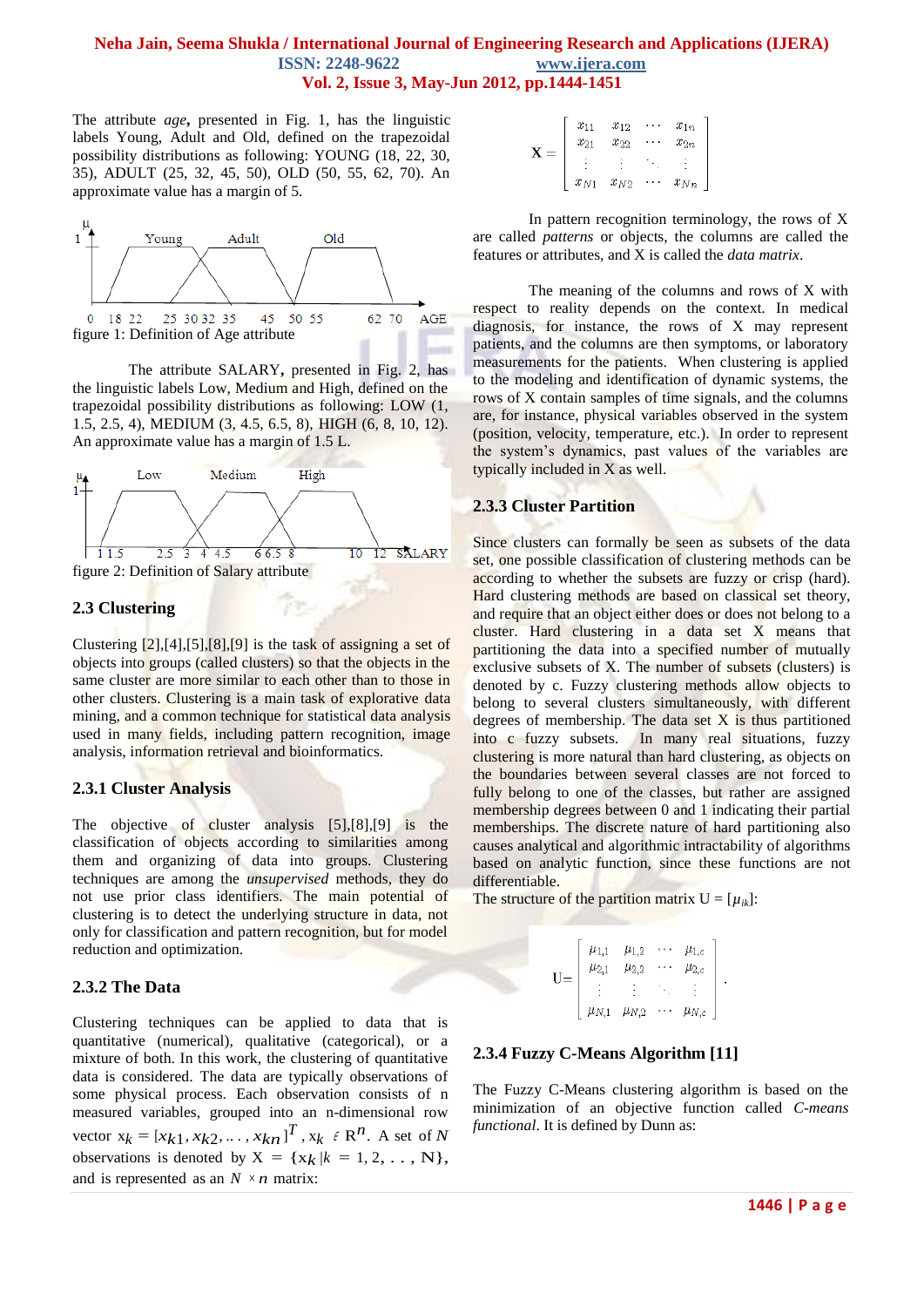$$
J(\mathbf{X}; \mathbf{U}, \mathbf{V}) = \sum_{i=1}^{c} \sum_{k=1}^{N} (\mu_{ik})^{m} ||\mathbf{x}_{k} - \mathbf{v}_{i}||_{A}^{2}
$$
 (1)

Where

$$
\mathbf{V} = [\mathbf{v}_1, \mathbf{v}_2, \dots, \mathbf{v}_c], \mathbf{v}_i \in \mathbf{R}^n \tag{2}
$$

is a vector of cluster prototypes (centres), which have to be determined, and

$$
D_{ikA}^2 = \|\mathbf{x}_k - \mathbf{v}_i\|_A^2 = (\mathbf{x}_k - \mathbf{v}_i)^T A (\mathbf{x}_k - \mathbf{v}_i)
$$
 (3)

is a squared inner-product distance norm.

Statistically, equation (1) can be seen as a measure of the total variance of  $x_k$  from  $v_i$ . The minimization of the C-Means functional equation (1) represents a nonlinear optimization problem that can be solved by using a variety of available methods, ranging from grouped coordinate minimization, over simulated annealing to genetic algorithms.

 $D^2_{ikA}$  >0,  $\ell$  *i*,  $k$  and  $m > 1$ , then (U, V)  $\epsilon$  *Mfc*  $\times$  R may minimize equation (1) only if

$$
\mu_{ik} = \frac{1}{\sum_{j=1}^{c} (D_{ikA} / D_{jkA})^{2/(m-1)}}, \quad 1 \leq i \leq c, \ 1 \leq k \leq N,
$$
\n
$$
\mathbf{v}_{i} = \frac{\sum_{k=1}^{N} \mu_{ik}^{m} \mathbf{x}_{k}}{\sum_{k=1}^{N} \mu_{ik}^{m}}, \quad 1 \leq i \leq c.
$$
\n
$$
(5)
$$

Note that equation  $(5)$  gives  $v_i$  as the weighted mean of the data items that belong to a cluster, where the weights are the membership degrees. That is why the algorithm is called "C-Means". One can see that the FCM algorithm is a simple iteration through equation (4) and (5).

The FCM algorithm computes with the standard Euclidean distance norm, which induces hyperspherical clusters. Hence it can only detect clusters with the same shape and orientation, because the common choice of norm inducing matrix is:  $A = I$  or it can be chosen as an  $n \times n$ diagonal matrix that accounts for different variances in the directions in the directions of the coordinate axes of *X*:

$$
\mathbf{A}_{\mathbf{D}} = \left[ \begin{array}{cccc} (1/\sigma_1)^2 & 0 & \cdots & 0 \\ 0 & (1/\sigma_2)^2 & \cdots & 0 \\ \vdots & \vdots & \vdots & \vdots \\ 0 & 0 & \cdots & (1/\sigma_n)^2 \end{array} \right],
$$

or A can be defined as the inverse of the  $n \times n$  covariance  $\text{matrix: } A = F^{-1}$ , with

$$
\mathbf{F} = \frac{1}{N} \sum_{k=1}^{N} (\mathbf{x}_k - \overline{\mathbf{x}}) (\mathbf{x}_k - \overline{\mathbf{x}})^T.
$$
 (6)

Here x denotes the sample mean of the data. In this case, *A* induces the Mahalanobis norm on  $\mathbb{R}^n$ .

#### **2.3.5 The Gustafson-Kessel Algorithm**

- 29

Gustafson and Kessel [6],[8],[9] extended the standard Fuzzy C-Means algorithm by employing an adaptive distance norm, in order to detect clusters of different geometrical shapes in one data set. Each cluster has its own norm-inducing matrix  $A_i$ , which yields the following innerproduct norm:

$$
D_{ikA}^2 = (\mathbf{x}_k - \mathbf{v}_i)^T A_i (\mathbf{x}_k - \mathbf{v}_i), \quad 1 \leq i \leq c, \quad 1 \leq k \leq N. \tag{7}
$$

The matrices  $A_i$  are used as optimization variables in the C-Means functional, thus allowing each cluster to adapt the distance norm to the local topological structure of the data. Let A denote a c-tuple of the norm-inducing matrices:  $A =$  $(A_1, A_2, ..., A_c)$ . The objective functional [6], [8], [9] of the GK algorithm is defined by:

$$
J(\mathbf{X}; \mathbf{U}, \mathbf{V}, \mathbf{A}) = \sum_{i=1}^{c} \sum_{k=1}^{N} (\mu_{ik})^{m} D_{ikA_{i}}^{2}.
$$
 (8)

The objective function equation (8) cannot be directly minimized with respect to *Ai* , since it is linear in *Ai* . This means that *J* can be made as small as desired by simply making  $A_i$  less positive definite. To obtain a feasible solution, *Ai* must be constrained in some way. The usual way of accomplishing this is to constrain the determinant of  $A_i$ . Allowing the matrix  $A_i$  to vary with its determinant fixed corresponds to optimizing the cluster's shape while its volume remains constant:

$$
||A_i|| = \rho_i, \quad \rho > 0,
$$
\n(9)

where  $\rho_i$  is fixed for each cluster. Using the Lagrange multiplier method, the following expression for *Ai* is obtained:

$$
A_i = [\rho_i det(\boldsymbol{F}_i)]^{1/n} \boldsymbol{F}_i^{-1}, \qquad (10)
$$

where  $F_i$  is the fuzzy *covariance matrix* of the ith cluster defined by:

$$
\boldsymbol{F}_i = \frac{\sum\limits_{k=1}^N (\mu_{ik})^m (\mathbf{x}_k - \mathbf{v}_i) (\mathbf{x}_k - \mathbf{v}_i)^T}{\sum\limits_{k=1}^N (\mu_{ik})^m}.
$$
 (11)

Note that the substitution of equation (10) and (11) into equation (7) gives a generalized squared Mahalanobis distance norm between  $x_k$  and the cluster mean  $v_i$ , where the covariance is weighted by the membership degrees in U.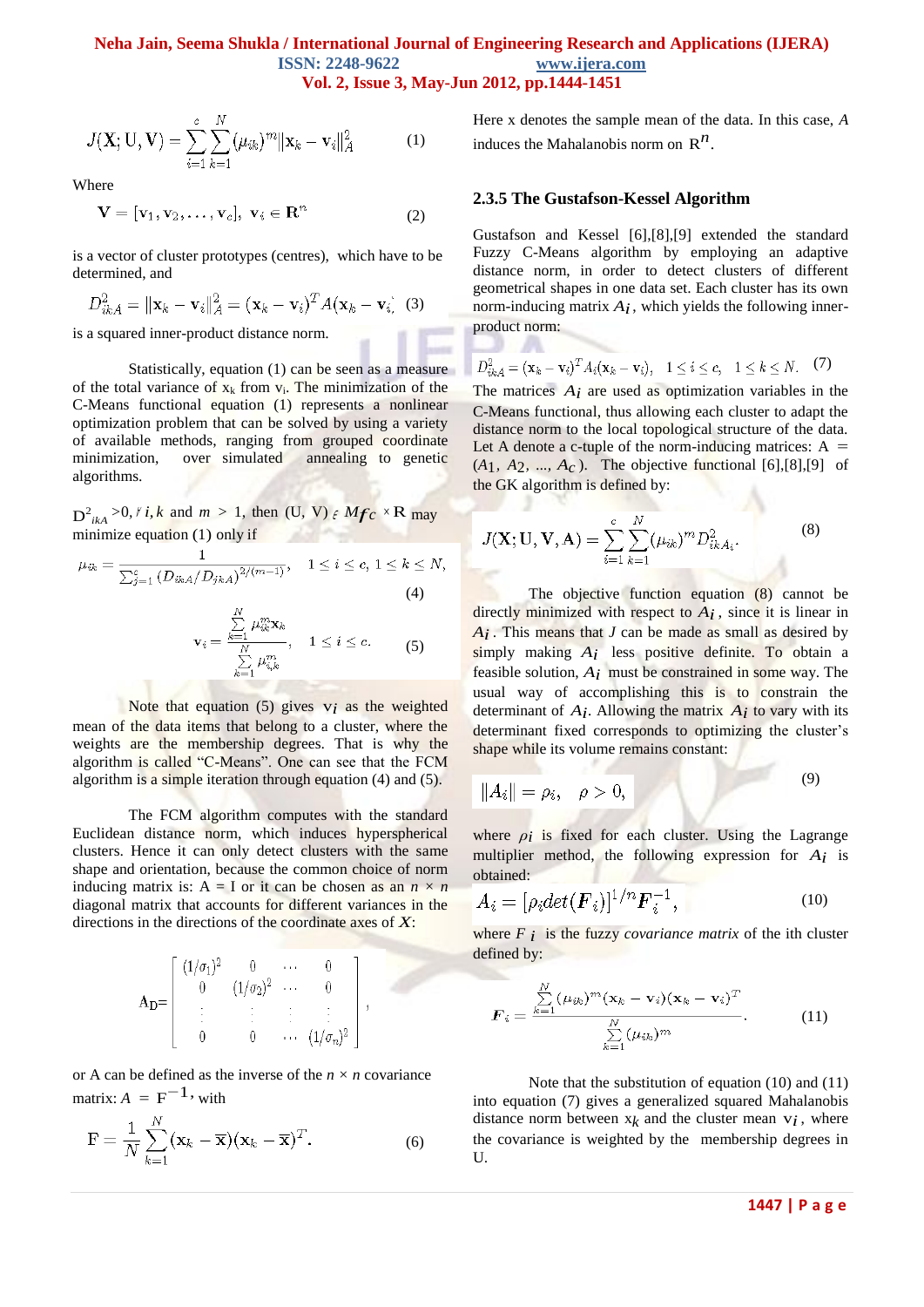#### **2.4 Validation of Clusters**

Different scalar validity measures have been proposed in the literature, none of them are perfect by themselves and therefore three indexes are used here, which are described below:

**1. Partition Coefficient (PC):** PC [11] measures the amount of "overlapping" between clusters. It is defined by Bezdek as follows:

$$
PC(c) = \frac{1}{N} \sum_{i=1}^{c} \sum_{j=1}^{N} (\mu_{ij})^2
$$
 (12)

Where  $\mu_{ij}$  is the membership of data point *j* in cluster *i*. The disadvantage of PC is lack of direct connection to some property of the data themselves. The optimal number of cluster is at the maximum value.

**2. Classification Entropy (CE):** CE [11] measures the fuzziness of the cluster partition only, which is similar to the Partition Coefficient.

$$
CE(c) = -\frac{1}{N} \sum_{i=1}^{c} \sum_{j=1}^{N} \mu_{ij} log(\mu_{ij}),
$$
\n(13)

**3. Xie and Beni's Index (XB):** XB [11] aims to quantify the ratio of the total variation within clusters and the separation of clusters.

$$
XB(c) = \frac{\sum_{i=1}^{c} \sum_{j=1}^{N} (\mu_{ij})^{m} ||x_j - v_i||^2}{N \min_{i,j} ||x_j - v_i||^2}
$$
 (14)

The optimal number of clusters should minimize the value of the index.

# **3. Proposed Methodology**

An application layer is placed over the SQL and it will perform the necessary translation by acting as a middleware. It is assumed that the underlying database will be crisp. Therefore the fuzziness is incorporated in the front end only. At the front end, initially the Fuzzy sets / Linguistic Variables on the necessary domains are defined. For example, the fuzzy sets Young, Adult and Old are defined on the attribute AGE.

After understanding the user's query, it is converted into the SQL format and gets the relevant result and applies the clustering algorithms to find the interesting patterns and groupings in the given result set.

Fig. 3 shows the model used for incorporating Extended Fuzzy C-Means in Fuzzy Databases. It represents an integrated set of components that enables the transformation of fuzzy query and extraction of data from the database. This model is useful for the naive user for retrieving relevant results of non-crisp queries and further for analyzing the relevance of results provided by fuzzy clustering algorithms Fuzzy C-Means (FCM) and Gustafson-

Kessel algorithm (GK). For analyzing the performance of both the clustering algorithms FCM and GK the partition coefficient (PC), Classification Entropy (CE) and Xie Beni"s Index (XB) clustering validity measures are used.



figure 3: Proposed Model Overview

# **4. Implementation**

The work is developed in MATLAB version R2009b with the use of FUZZY tool. The experiment is run on Windows XP. In this section some of the screenshots are given from the software. The naïve user is uncertain with his requirements. So, he selects his requirements in the form of Age and Salary. Experiments are done on some particular english queries which are normally used by the user.

|  | Figure 1: QUERY BOX |                          |   |         |      |              |                      |
|--|---------------------|--------------------------|---|---------|------|--------------|----------------------|
|  |                     | Select your Requirements |   |         |      |              |                      |
|  |                     |                          |   |         |      |              |                      |
|  | Age-                | YOUNG                    | × | Salary- | HIGH | $\checkmark$ | Generate Query       |
|  |                     |                          |   |         |      |              |                      |
|  |                     |                          |   |         |      |              |                      |
|  |                     |                          |   |         |      |              |                      |
|  |                     |                          |   | query   |      |              | <b>Execute Query</b> |
|  |                     |                          |   |         |      |              |                      |
|  |                     |                          |   |         |      |              |                      |
|  |                     |                          |   |         |      |              |                      |
|  |                     |                          |   |         |      |              |                      |

figure 4: User interface for choosing requirements

Firstly, user chooses his requirement like age is YOUNG and salary is HIGH then he clicks on the query generation button as shown in the Fig. 4.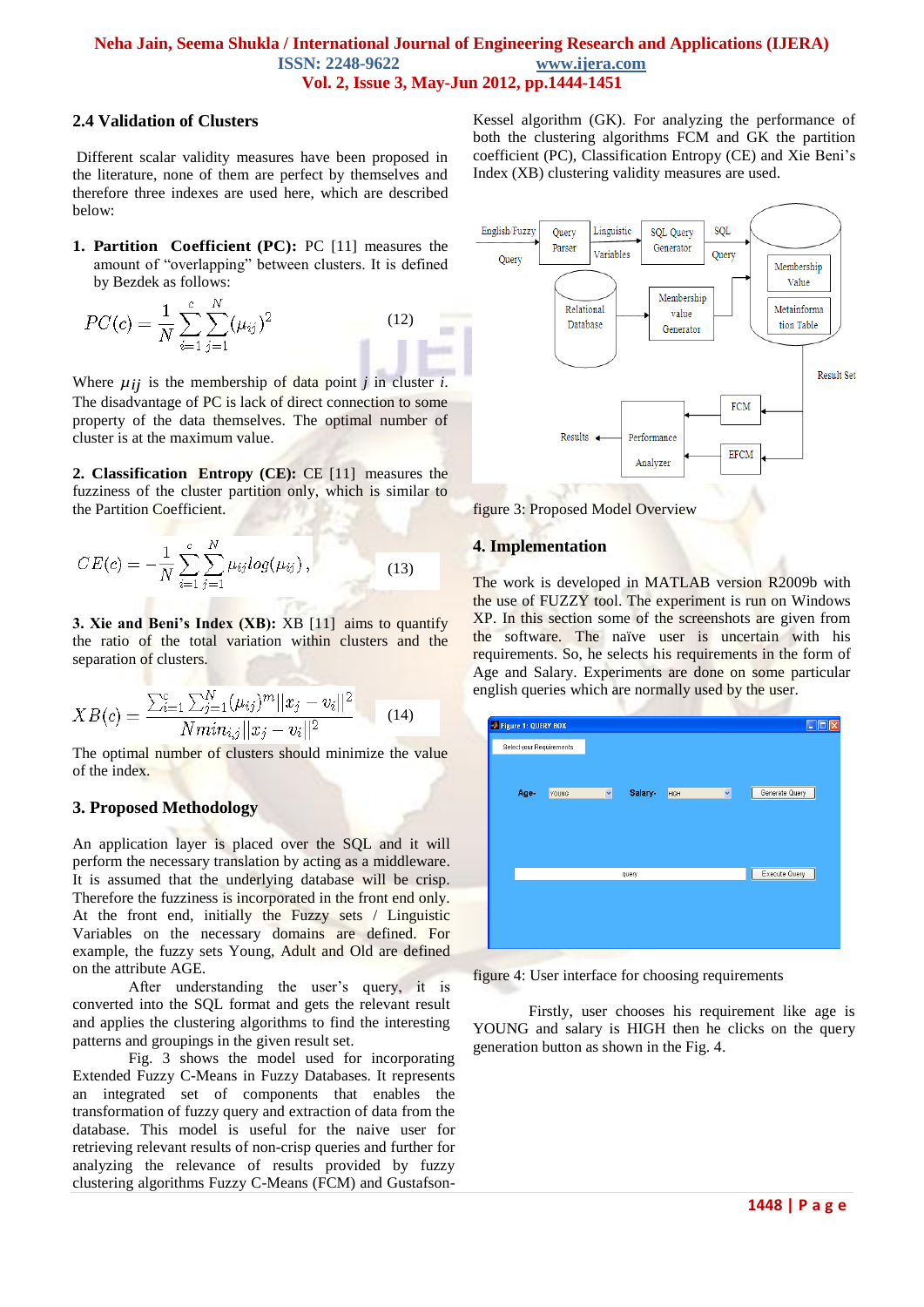| Figure 1: QUERY BOX      |              |   |         |                                                         |              |                |  |
|--------------------------|--------------|---|---------|---------------------------------------------------------|--------------|----------------|--|
| Select your Requirements |              |   |         |                                                         |              |                |  |
| Age-                     | <b>YOUNG</b> | v | Salary- | <b>HIGH</b>                                             | $\checkmark$ | Generate Query |  |
|                          |              |   |         |                                                         |              |                |  |
|                          |              |   |         |                                                         |              |                |  |
|                          |              |   |         |                                                         |              |                |  |
|                          |              |   |         | give me the name of young age and high salary employees |              | Execute Query  |  |
|                          |              |   |         |                                                         |              |                |  |
|                          |              |   |         |                                                         |              |                |  |
|                          |              |   |         |                                                         |              |                |  |
|                          |              |   |         |                                                         |              |                |  |

figure 5: Fuzzy query generation

As the user clicks on the Generate Query button, fuzzy query "give me the name of young age and high salary employees" (Q) generates as shown in the Fig. 5. After that, user clicks on the Execute Query button.

After clicking on Execute Query button some intermediate stages have to be processed before getting the result. Fuzzy Query or English query is checked that any fuzzy attributes and linguistic variables are present in this query or not. If yes, then the calculation of membership value is performed according to the linguistic variables. If linguistic Hedges are also present in the Fuzzy query then membership value is updated with the manipulated membership value.

With the help of Meta Information table fuzzification and defuzzification are done and all the fuzzy attributes are replaced with the particular range. After that Result Data Set is generated for the query "give me the name of young age and high salary employees" (Q) as shown in the Table 1 which consists of 60 records.

| Eigure 4           |     |        |
|--------------------|-----|--------|
|                    | Age | Salary |
| rohit kumar        | 28  | 10     |
| Tanveer Shaikh     | 29  | 9      |
| tarun basak        | 30  | 10     |
| Victor P Fernandes | 25  | 10     |
| vikas tiwari       | 28  | 11     |
| vineeta            | 22  | 10     |
| vivek raj          | 24  | 9      |
| vivek rathi        | 28  | 10     |
| jaspreet kaur      | 27  | 10     |
| udit mishra        | 25  | 11     |
| robit kumar        | 28  | 10     |
| Tanveer Shaikh     | 29  | 9      |
| tarun basak        | 30  | 10     |
| Victor P Fernandes | 25  | 10     |
| vikas tiwari       | 28  | 11     |
| vineeta            | 22  | 10     |
| vivek raj          | 24  | 9      |
| vivek rathi        | 28  | 10     |
| rohit kumar        | 28  | 10     |
| Tanveer Shaikh     | 29  | 9      |
| tarun basak        | 30  | 10     |
| Victor P Fernandes | 25  | 10     |
| vikas tiwari       | 28  | 11     |
| vineeta            | 22  | 10     |
| vivek raj          | 24  | 9      |
| vivek rathi        | 28  | 10     |
| jaspreet kaur      | 27  | 10     |
| udit mishra        | 25  | 11     |
| rohit kumar        | 28  | 10     |
| Tanveer Shaikh     | 29  | 9      |

After getting the result Data set, for finding the similarities in the data, the clusters are made of the result data set. Therefore, the well known Fuzzy C-Means (FCM) and Gustafson-Kessel (GK) fuzzy clustering algorithms are applied separately on the same result set and the clusters are made as shown in the Fig. 6 and Fig. 7 in the form of contour graph.

外名



figure 6: Clusters after applying FCM for query Q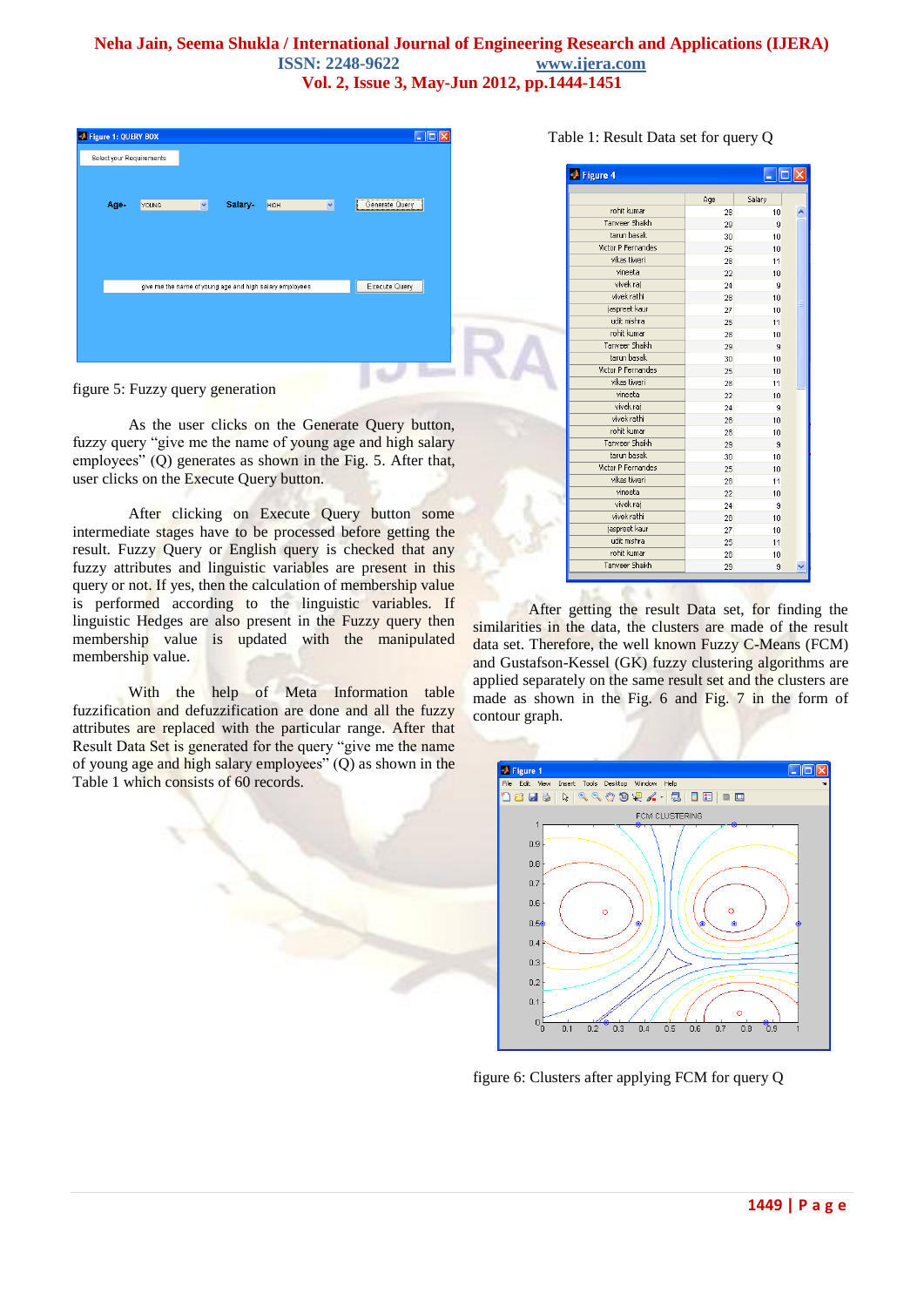

figure 7: Clusters after applying GK for query Q

In Fig. 6 and Fig. 7 the  $\cdot$  remarks are the data points and the "o" are the cluster centers, which are the weighted mean of the data. The FCM algorithm can only detect clusters with circle shape, that is why it cannot really discover the orientation and shape of the cluster. Gustafson-Kessel algorithm is an extension of the Fuzzy C-means algorithm (uses adaptive distance norm), it detects the elongated clusters. The orientation and shape can be "mined" from the eigen structure of the covariance matrix: the direction of the axes are given by the eigenvectors. In Fig. 7 the contour-map shows the superposition of the three ellipsoidal clusters for Gustafson-Kessel algorithm.

# **5. Performance Analysis**

First of all it must be mentioned, that these algorithms use random initialization, so different running issue in different partition results, i.e. values of the validation measures. On the other hand the results hardly depend on the structure of the data, and no validity index is perfect by itself for a clustering problem. Several experiments and evaluations are needed that are not the proposition of this work.

The only difference between Fig. 6 and Fig. 7 stands in the shape of the clusters, while the Gustafson-Kessel algorithm can find the elongated clusters better because the partition coefficient (PC) which is membership based measure. The partition coefficient aims to measure the degree of fuzziness of the clusters. The rationale is that the fuzzier the clusters are, the worse the partition is. Subsequently, another membership based validity measures is classification entropy (CE). The entropy measure increases as the fuzziness of partition increases. Therefore, a cluster with higher partition coefficient (PC) and lower classification entropy (CE) is preferred. Xie and Beni introduced a validity measures that consider both the compactness of clusters as well as the separation between the clusters. Intuitively, the more compact the clusters are and the further the separation between clusters, the more desirable a partition. So, the lower the Xie and Beni"s cluster index the better the soft partition is.

After running some fuzzy queries the experimental results of partition coefficient (PC), Classification Entropy (CE) and Xie and Beni"s Index (XB) for Fuzzy C-means clustering algorithm and Gustafson-Kessel (GK) algorithm are shown in Table 2.

|  |  | Table 2: The numerical values of validity measures |  |  |  |  |
|--|--|----------------------------------------------------|--|--|--|--|
|--|--|----------------------------------------------------|--|--|--|--|

| Query                             |            |         | Partition Coefficient (PC) Classification Entropy (CE) Xie and Beni Index (XB) |         |            |           |
|-----------------------------------|------------|---------|--------------------------------------------------------------------------------|---------|------------|-----------|
|                                   | <b>FCM</b> | GK      | <b>FCM</b>                                                                     | GK      | <b>FCM</b> | <b>GK</b> |
| give me the name of young age and |            |         |                                                                                |         |            |           |
| high salary employees             | 0.67040    | 0.86760 | 0.59320                                                                        | 0.22730 | 1.28960    | 0.14740   |
| give me the name of adult age and |            |         |                                                                                |         |            |           |
| medium salary employees           | 0.65860    | 0.70570 | 0.61550                                                                        | 0.53680 | 1.24460    | 0.80000   |
| give me the name of old age and   |            |         |                                                                                |         |            |           |
| low salary employees              | 0.84510    | 1.00000 | 0.31430                                                                        | 0.00000 | 1.35960    | 0.26800   |
| give me the name of young age and |            |         |                                                                                |         |            |           |
| medium salary employees           | 0.72580    | 0.80170 | 0.50540                                                                        | 0.36470 | 1.97270    | 0.35110   |
| give me the name of adult age and |            |         |                                                                                |         |            |           |
| high salary employees             | 0.94870    | 1.00000 | 0.11520                                                                        | 0.00000 | 1.28250    | 0.12500   |
| give me the name of old age and   |            |         |                                                                                |         |            |           |
| high salary employees             | 0.74470    | 0.83910 | 0.46800                                                                        | 0.31230 | 1,24830    | 0.17290   |
| give me the name of adult age and |            |         |                                                                                |         |            |           |
| low salary employees              | 0.86940    | 0.91540 | 0.26770                                                                        | 0.19060 | 1.19830    | 0.19730   |
| give me the name of old age and   |            |         |                                                                                |         |            |           |
| medium salary employees           | 0.65360    | 0.70400 | 0.62790                                                                        | 0.52610 | 1.64780    | 0.30630   |

On the score of the values of these "most popular and used" indexes for fuzzy clustering the GK clustering has the very best results for this data set.

The results of the FCM and GK algorithms have been evaluated by Partition Coefficient (PC), Classification Entropy (CE) and Xie and Beni's Index (XB).

#### **6. Conclusion**

The proposed model has been successfully implemented and the translation of fuzzy query into SQL in relational databases has been carried out. The Fuzzy C-Means and Gustafson-Kessel fuzzy clustering algorithms have been successfully implemented.

One of the requirements in clustering is the handling of arbitrary shaped clusters and there are some efforts in this context. However, there is no well-established method to describe the structure of arbitrary shaped clusters as defined by an algorithm. The main problem of Fuzzy C-Means clustering algorithm is that all the clusters should have spherical shape only solved by Gustafson-kessel algorithm. Result analysis represents that Gustafson-Kessel clustering algorithm is more accommodating for the employee data set when compared to Fuzzy C-Means.

Future scope of this work is to another two fuzzy clustering methods can be applied for comparison on the same fields or domains that have been provided in this work.

#### **References**

- [1] V.Balamurugan and K.Senthamarai Kannan, A Framework for Computing Linguistic Hedges in Fuzzy Queries, *IEEE The International Journal of Database Management System (IJDMS), Vol. 2, No. 1,* 2010,1-7.
- [2] Amel Grissa Touzi, An Alternative Extension of the FCM Algorithm for Clustering Fuzzy Databases, *IEEE*